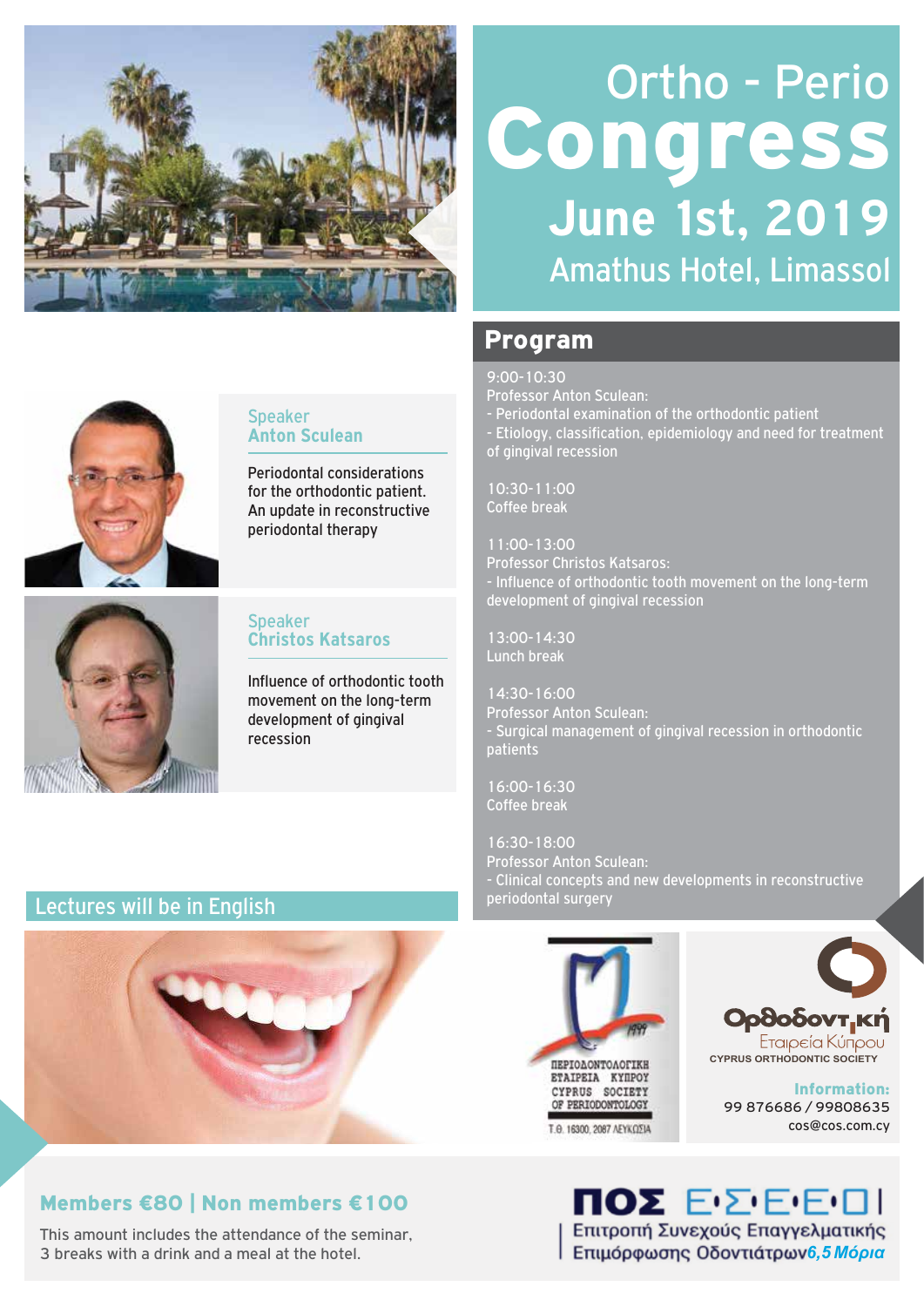## **CONGRESS June 1st, 2019**

Some words for the Professors Anton Sculean and Christos Katsaros.



**Christos Katsaros**

Christos Katsaros is Professor and Chair at the Department of Orthodontics and Dentofacial Orthopedics, University of Bern, Switzerland since 2008.

He obtained his dental degree from the University of Thessaloniki, Greece, and received his 4-year orthodontic training under Professor Rolf Berg at the University of Saarland, Germany, where he also completed his doctoral thesis ("Dr. med. dent.") and his "Habilitation". Professor Katsaros worked also as a researcher at the Göteborg University, Sweden, where he completed a Ph.D. ("Odont. Dr. /Ph.D."). From 2000 to 2002 he served as an Associate Professor and from 2002 to 2008 as a Professor of Orthodontics at the Department of Orthodontics and Oral Biology, Radboud University Nijmegen Medical Centre, Nijmegen, The Netherlands.

 Professor Katsaros is author or co-author of 200 publications and 2 international textbooks and has given many lectures internationally. His current research interests include the elucidation of the molecular mechanisms that control face development and wound healing in CLP as well as the prevention and therapy of gingival recession in orthodontic patients. He serves as Associate Editor for the AJO-DO, as Section Editor Dentistry for the Cleft Palate-Craniofacial Journal and he is editorial board member or reviewer for several international scientific journals. He is Council member and Past President of the European Orthodontic Society (EOS) and an Active Member of the Angle Society of Europe.



## **Anton Sculean**

Anton Sculean is professor and chairman of the Department of Periodontology and currently the Executive Director of the School of Dental Medicine, University of Berne, Switzerland. He qualified in 1990 at the Semmelweis University in Budapest, Hungary and has received his postgraduate training at the Universities Münster, Germany and Royal Dental College Aarhus, Denmark. He received his Habilitation (Ph.D.) at the University of Saarland, Homburg, Germany. From 2004 to 2008 he was appointed as Head of the Department of Periodontology and Program Director of the EFP accredited postgraduate program at the Radboud University in Nijmegen, the Netherlands. In December 2008, he was appointed Professor and Chairman of the Department of Periodontology of the University of Bern, Switzerland.

Professor Sculean has been a recipient of many research awards, among others the Anthony Rizzo Young Investigator Award of the Periodontal Research Group (PRG) of the International Association for Dental Research (IADR), the IADR/PRG Award in Regenerative Periodontal Medicine, and the Distinguished Teacher Award of the European Orthodontic Society. He received honorary doctorates (Dr. h.c.) from the Semmelweis University in Budapest, Hungary and from the Victor Babes University in Timisoara, Romania and has authored more than 300 articles in peer-reviewed journals, 20 chapters in periodontal textbooks and has delivered more than 400 lectures at national and international meetings. He also serves on the editorial board of more than 12 dental journals

Professor Sculean served from 2009-2010 as president of the Periodontal Research Group of the IADR, is past president of the Swiss Society of Periodontology and President (for the period 2018-2019) of the European Federation of Periodontology (EFP) and President Elect of the International Academy of Periodontology (IAP) (for the period 2018-2020).

His research interests focus on periodontal wound healing, regenerative and plastic-esthetic periodontal therapy, use of antibiotics, antiseptics and novel approaches such as lasers and photodynamic therapy in the treatment of periodontal and peri-implant infections.



**CURAPROX** 



#### **GOLD SPONSOR SILVER SPONSORS BRONZE SPONSORS**